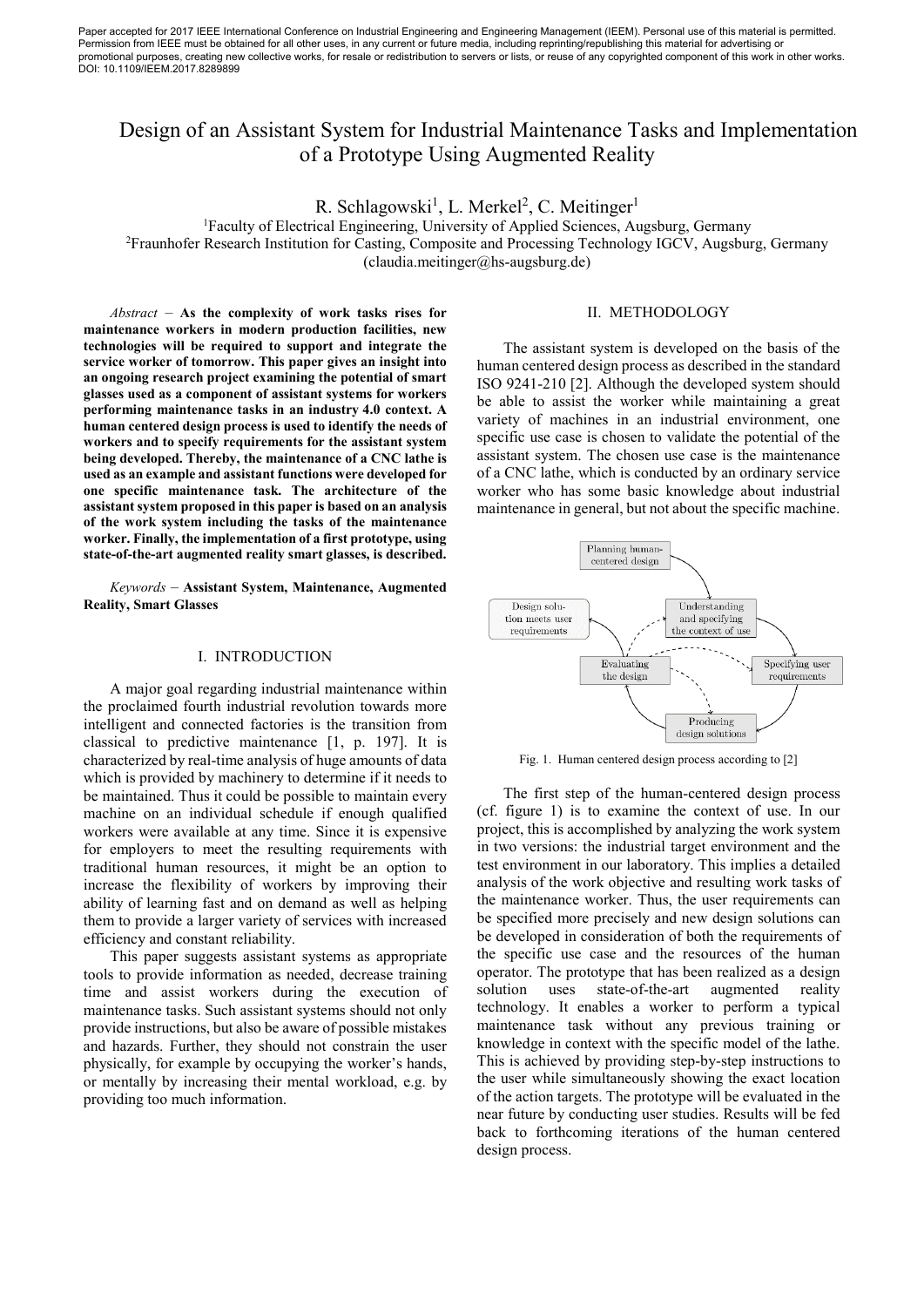Paper accepted for 2017 IEEE International Conference on Industrial Engineering and Engineering Management (IEEM). Personal use of this material is permitted. Permission from IEEE must be obtained for all other uses, in any current or future media, including reprinting/republishing this material for advertising or promotional purposes, creating new collective works, for resale or redistribution to servers or lists, or reuse of any copyrighted component of this work in other works. DOI: 10.1109/IEEM.2017.8289899

#### III. RESULTS

## *A. Context of Use: Work System Analysis*

According to the standard ISO 6385 [3], a work system consists of one or several human operator(s) using work equipment to fulfill a work objective within a work environment (cf. figure 2). Input and output subsume information, energy and material that are needed or transformed during the work process.



Fig. 2. Illustration of a work system cf. [3]

 Table I compares the components of the two variants of the work system under consideration: The industrial scenario which is being aimed for and the test scenario in which development and evaluation take place.

| <b>TABLE I</b>                          |
|-----------------------------------------|
| ELEMENTS OF THE CONSIDERED WORK SYSTEMS |

| Work                | Scenario                                                      |                                                 |  |  |  |
|---------------------|---------------------------------------------------------------|-------------------------------------------------|--|--|--|
| System<br>Element   | Industrial Scenario                                           | Test Scenario                                   |  |  |  |
| Work<br>Objective   | Predictive maintenance<br>of different industrial<br>machines | Maintenance of a CNC<br>lathe                   |  |  |  |
| Operator            | Service worker                                                | Developer/test subject                          |  |  |  |
| Work<br>Equipment   | Lubrication press, screw<br>driver, user manual               | Lubrication press, screw<br>driver, user manual |  |  |  |
| Work<br>Environment | Factory                                                       | Fraunhofer LVP <sup>a</sup>                     |  |  |  |
| Input               | Unmaintained machines                                         | Unmaintained lathe                              |  |  |  |
| Output              | Maintained machines                                           | Maintained lathe                                |  |  |  |

a *Lernfabrik für vernetzte Produktion* (German), English: *learning factory for cyber-physical production* (operated by Fraunhofer IGCV in Augsburg, Germany)

While input and output, as well as work equipment are quite similar for both scenarios, there are significant differences regarding the operator and the work environment, which need to be considered when specifying the user requirements.

Whereas a real service worker will have some experience with typical tools and maintenance work in general, a test subject might be less experienced in this matter. Furthermore, it is important to consider the test subjects' increased variety in age, education and experience with modern technology that might be a part of the assistant system.

The industrial work environment might not be as clean, quiet, even tempered or well-lit as the test environment. This could lead to difficulties with communication between the user and the assistant system, as well as perception of the environment. There might also be more hazards such as moving objects and the operator might not have as much free space surrounding the machines, which will eventually result in considerable constraints for the freedom of action of the user.

### *B. Context of Use: Task Analysis*

For the specification of requirements regarding the work objective, it is necessary to analyze and structure maintenance procedures. Industrial maintenance work is often organized as a variety of individual maintenance tasks which need to be executed after a certain amount of working hours, which can be derived from the estimated decrease of the wear stock of affected machine parts [4]. Since these tasks and intervals are specific for every machine model, a classification is required. The approach of this study is to break the maintenance tasks down in two steps, resulting in a classification of subtasks (step 1), and actions (step 2). Every maintenance task consists of subtasks and every subtask of actions. Both might repeat within a variety of different maintenance tasks. Therefore, the amount of building blocks necessary to classify maintenance work is decreased furthermore with every level of classification. Actions are elemental steps, which most humans know as they are part of their everyday life. Subtasks, by contrast, are more specific and contextoriented. As the set of actions they contain is not always known to the human operator, he could be assisted e.g. by providing step-by-step instructions.

Table II shows an excerpt of the results of breaking down the maintenance tasks of the example use case (maintenance of a CNC lathe) into subtasks. Every Task ID represents one maintenance task for the specific machine model as specified by the manufacturer as described in the manual of the machine.

|                                                      | <b>CLASSIFICATION OF SUBTASKS</b> |   |                          |    |          |   |          |          |     |   |          |
|------------------------------------------------------|-----------------------------------|---|--------------------------|----|----------|---|----------|----------|-----|---|----------|
|                                                      |                                   |   | <b>Maintenance Tasks</b> |    |          |   |          |          |     |   |          |
|                                                      | <b>Time Interval</b>              |   |                          | 8h |          |   |          |          | 40h |   | $\cdots$ |
|                                                      | Task ID                           | 1 | 2                        | ς  | 4        | 5 | 6        |          | 8   | 9 | $\cdots$ |
|                                                      | Notification of Warning           | X | X                        | x  | X        | x | x        | x        | x   | X |          |
| Subtasks                                             | Opening of Mach. Door             | X | X                        | x  | X        | X |          | Χ        | x   | x |          |
|                                                      | Optical Inspection                |   | X                        |    |          | x | X        |          | x   | X |          |
|                                                      | Removal of Object(s)              |   |                          | x  |          |   | (X)      |          |     |   |          |
|                                                      | Placement of Object(s)            |   |                          | X  |          |   | (X)      |          |     |   |          |
|                                                      | Loosening of Screw(s)             |   |                          |    |          |   | (X)      | X        |     |   |          |
|                                                      |                                   |   |                          |    | $\cdots$ |   | $\cdots$ | $\cdots$ |     |   |          |
| X:<br>Subtask is part of maintenance task<br>Legend: |                                   |   |                          |    |          |   |          |          |     |   |          |

(X): Subtask is part of maintenance task under certain conditions

As an example, the maintenance task *Optical Control of the Machine Window* with the corresponding Task ID #2, which needs to be executed every eight machine working hours, requires the execution of the subtasks *Notification of Warning, Opening of Machine Door* and *Optical Inspection* (amongst others).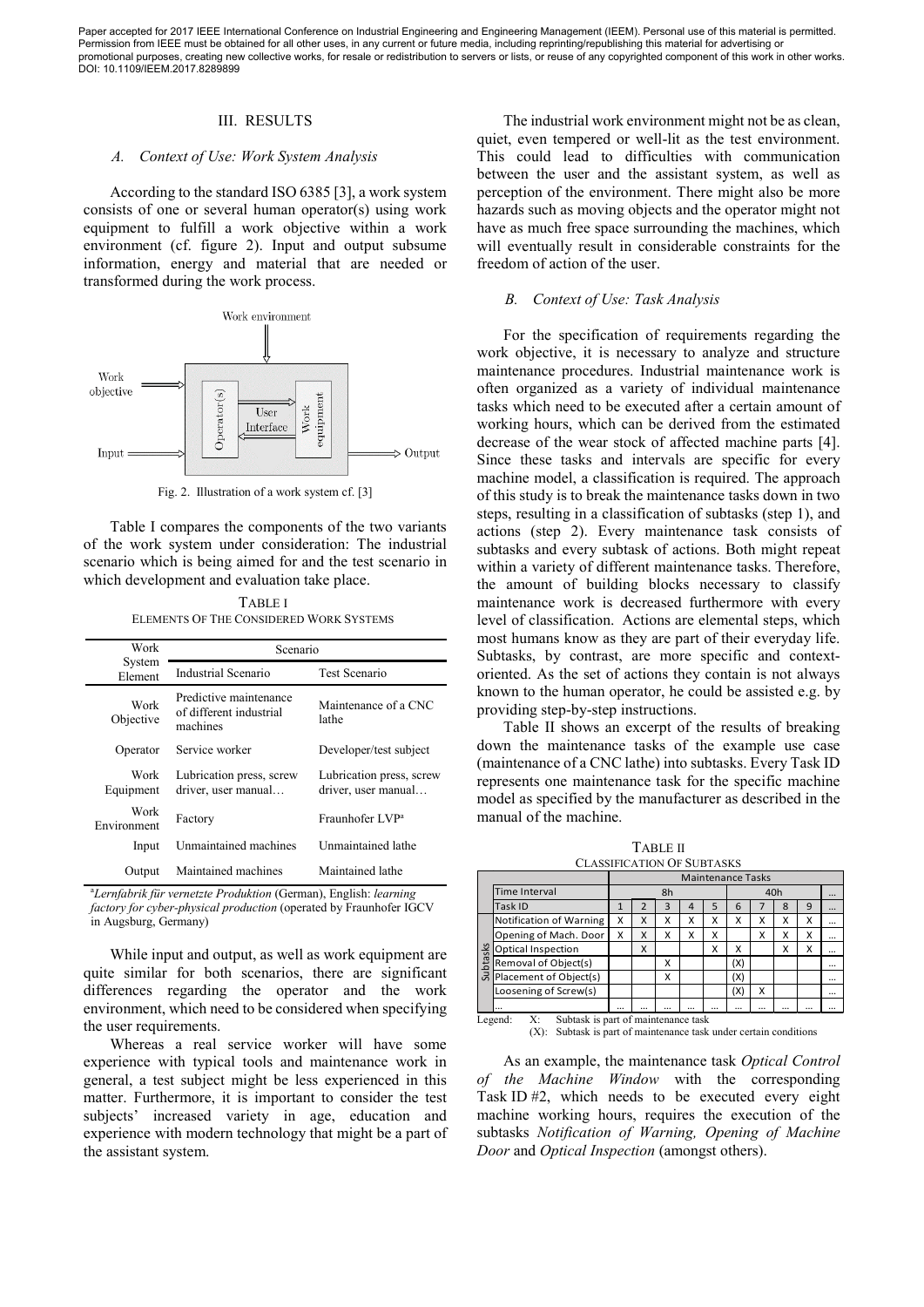Paper accepted for 2017 IEEE International Conference on Industrial Engineering and Engineering Management (IEEM). Personal use of this material is permitted Permission from IEEE must be obtained for all other uses, in any current or future media, including reprinting/republishing this material for advertising or promotional purposes, creating new collective works, for resale or redistribution to servers or lists, or reuse of any copyrighted component of this work in other works. DOI: 10.1109/IEEM.2017.8289899

These subtasks can be broken down even further into actions. These can be identified by observing the execution of subtasks, as conducted by professional service workers, while looking for elemental human actions which can be observed repeatedly. Table III shows an excerpt of the outcome of applying this procedure to our example use case.

| <b>TABLE III</b>                |
|---------------------------------|
| <b>CLASSIFICATION OF ATIONS</b> |

|          |                           | <b>Actions</b> |          |        |       |  |  |
|----------|---------------------------|----------------|----------|--------|-------|--|--|
|          |                           | Recognize      | Change   | Grasp  | Exert |  |  |
|          |                           | object         | location | object | force |  |  |
|          | Notification of Warning   |                |          |        |       |  |  |
|          | Opening of Mach. Door     |                |          | x      |       |  |  |
| Subtasks | <b>Optical Inspection</b> |                |          |        |       |  |  |
|          | Removal of Object(s)      | x              |          | x      |       |  |  |
|          | Placement of Object(s)    | x              |          | x      |       |  |  |
|          | Loosening of Screw(s)     | x              | x        | x      |       |  |  |
|          |                           |                |          |        |       |  |  |

Legend: X: Action is part of subtask

For instance, if the machine door needs to be opened manually, the actions *Recognition of an Object* (i.e. the machine door), *Change of the current Location* (i.e. to a position in front of the machine door), *Grasp an Object* (i.e. the door handle) and *Exercising a Force* (i.e. pull on the door handle) have to be executed (amongst others).

#### *C. Specification of User Requirements*

The user requirements can be specified by examining the results of the work system analysis. Table IV lists some user requirements for the industrial scenario of our use case, matched to their corresponding work system element. For the test scenario, the differences as mentioned in section A should be considered.

| Element of Work<br>System | User Requirements                                                                                                               |
|---------------------------|---------------------------------------------------------------------------------------------------------------------------------|
| Work Objective            | Hands-free, system mobility, Predictive<br>notifications, task execution efficiency, Amount<br>of human errors, machine variety |
| Operator                  | Ergonomic standards, multilingualism,<br>consideration of user qualification/experience,<br>training efficiency                 |
| Work Equipment            | Information and documentation (of type,<br>location, application, condition, availability),<br>variety of supported tools       |
| Work<br>Environment       | Environmental resistance, network connectivity<br>and security, safety, required space, illumination                            |

TABLE IV USER REQUIREMENTS

When formulating the requirements precisely for a specific assistant system, measurable target values must be added to these requirement variables, such as *"Task execution efficiency must increase by 10 %"* or *"The ergonomic standard ISO 9241-110 must be met"*.

#### *D. Design Principles*

Assistant systems can be implemented by providing assistant functions which can be assigned to six stages of human action. These stages are *"(1) Motivation, activation and goal setting, (2) Perception, (3) Information integration, generating situation awareness, (4) Decision making, action selection, (5) Action execution, and (6) Processing feedback of action results"* [5, S. 9]. The user can be assisted in each of these stages separately, by assigning the right assistant functions. For instance, the action *"Change location"* (cf. Table III) can be assisted by first drawing attention from the operator *(Stage 1)* and communicating that his or her location must be changed *(Stage 2, 3)*. The next step could be to showcase a variety of possible paths and give advice on which path might be the fastest *(Stage 4)*. Subsequently, the user can be navigated to that location *(Step 5)*. The final assistant function could then be to acknowledge that he or she has arrived *(Step 6)*.

We aim for a cognitive assistant system in particular. A system of this kind focuses on the support of the human operator in his or her effort to successfully achieve the given work objective. This can be achieved by

- directing the attention of the human operator to the currently most important task,
- ensuring that the workload of the human operator is neither too low nor too high, and
- possibly executing subtasks instead of the human operator. [6]

To ensure that the mental workload of the operator is considered correctly, it is important to provide information in an adequate way, so that the operator can perceive it while reliably executing actions at the same time. According to Wickens' model of multiple resource*s*, the performance of actions that are executed in a time-sharing manner will be better if they do not use the same human resources [7]. Thus, for presenting information to the human operator, codes, modalities and placement of information should be chosen in a way, that they won't interfere with the human resources which are currently stressed. Therefore, the assistant system should be able to choose flexibly what kind of resources should be used to not violate this condition. Thus, multiple variations of assistant functions should be implemented for each action that should be assisted.

TABLE V AVAILABLE HUMAN RESOURCES FOR ASSISTED ACTIONS

|                    |          |         |           |           | Assisted actions |        |                    |          |  |
|--------------------|----------|---------|-----------|-----------|------------------|--------|--------------------|----------|--|
|                    | Modality | Code    | Placement | Recognize | Change           | Grasp  | <b>Exert force</b> |          |  |
|                    |          |         |           | position  | location         | object |                    | $\cdots$ |  |
|                    | visual   | Vocal   | focal     | x         | X                | x      | X                  | $\cdots$ |  |
|                    |          | Verbal  | ambient   | x         | X                | X      | X                  | $\cdots$ |  |
| resources<br>Human |          | Manual  | focal     | x         | x                | X      | X                  | $\cdots$ |  |
|                    |          | Spatial | ambient   | X         | x                | X      | x                  | $\cdots$ |  |
|                    |          | Vocal   | focal     | x         | x                | X      | X                  | $\cdots$ |  |
|                    | auditory | Verbal  | ambient   |           |                  |        |                    | $\cdots$ |  |
|                    |          | Manual  | focal     |           |                  |        |                    | $\cdots$ |  |
|                    |          | Spatial | ambient   | X         | x                |        |                    |          |  |

Legend: X: Hardware can use human resource to assist execution of action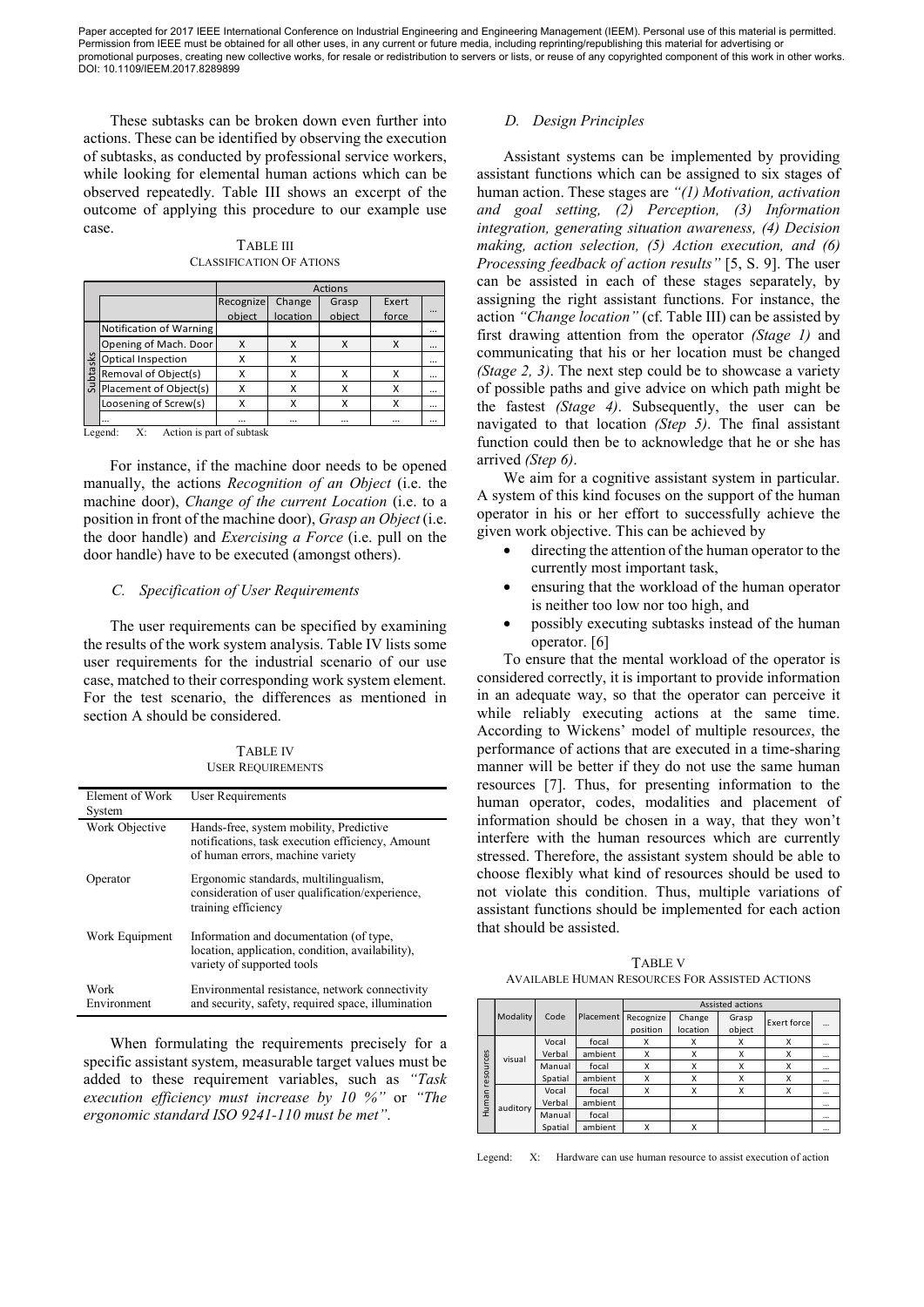Paper accepted for 2017 IEEE International Conference on Industrial Engineering and Engineering Management (IEEM). Personal use of this material is permitted Permission from IEEE must be obtained for all other uses, in any current or future media, including reprinting/republishing this material for advertising or promotional purposes, creating new collective works, for resale or redistribution to servers or lists, or reuse of any copyrighted component of this work in other works. DOI: 10.1109/IEEM.2017.8289899

Table V shows human resources, which the available hardware (smart glasses) can make use of while assisting the operator performing actions as classified in chapter B. In the final assistant system, as many of these variations as possible should be implemented.

## *E. Design Solution*

An assistant system architecture as shown in figure 3 is used to provide assistant functions. It consists of modules that are based on typical steps of human information processing as e.g. described by the *Cognitive Process* [6, 8]:

- Sensation of the environment: Acquisition of data about the situation the operator currently is in. This includes the operator's input, machine data and the registration of the active maintenance task.
- Interpretation of the situation: Interpretation of the situational context to achieve situation awareness, e.g. consideration of the subtask the operator should execute next, his or her condition and whether there are any hazards that need to be taken into account.
- Determination of goals: The assistant system has to decide, which goals it should pursue. This is especially important in case of goals competing against each other (e.g. support the execution of the next sub-task / stop work process due to safety issues).
- Action planning: Planning on how the operator will be assisted, e.g. by presenting needed information including the choice of code, modality, placement of information and assisted stage(s) of human action or by executing actions on behalf of the human operator.
- Execution of actions: Provision of assistant functions to the operator as previously planned.



Fig. 3. Architecture of the assistant system

When applied to our example use case, the maintenance task *Optical Control of the Machine Window* is registered and machine data like *passed working hours* or *machine door status* is tracked in real time together with the operator's input such as gaze direction or user location. This information is then processed to understand the work environment and the situational context, e.g. the current subtask and action that is being executed at the moment, like *Opening of Machine Door* and *Change of Location* in an industrial environment, maybe close to a transportation route*.* Although the subsequent action *Grasp Object* could

be assisted subsequently e.g. by showing the location of the target object, the assistant system might recognize a possible threat like an approaching transport vehicle and may therefore decide to warn the user first within the architecture component *Determination of Goals*. The next step for the system is to plan how the operator should be warned, respectively which stages of human action should be assisted by using the right codes, modalities and placement. In this example, the system may choose to draw user attention by playing back a relatively loud acoustic warn ing signal through both stereo speakers (Stage of human action: (1), Modality: auditory, Code: manual spatial, Placement: focal), followed up by the playback of a voice telling the user to stop moving (Stage of human action: (4), Modality: auditory, Code: vocal verbal, Placement: focal).

#### *F. Prototype*

To implement the described assistant system architecture, a prototype was developed. As hands-free and multi-modal interaction between the operator and the assistance system are important user requirements for industrial maintenance work, the state-of-the-art augmented reality smart glasses *HoloLens* by Microsoft (cf. figure 4) were chosen as a hardware component. The used SDK for this prototype includes the game engine *Unity* and software libraries/Unity Prefabs by Microsoft and Vuforia.



Fig. 4. Test of the first prototype using Microsoft HoloLens

After having chosen a maintenance task from the main menu, the prototype is able to assist the user by displaying instructions for subtasks and actions in the exact location of the action target by using an augmented reality graphic user interface. As soon as an action is done, the user needs to use voice or gesture commands to proceed to the next step. The progress of the task is shown in a static graphic user interface. Furthermore, pointing arrows are implemented to show the direction of machine elements that are not within the limited field of view.

The components of the architecture described in section E, are implemented in Game Objects in Unity, which derive methods from parent classes as defined in attached C# Scripts. Table VI shows which functional Game Object in the software design of the prototype corresponds to the architecture components as shown in figure 3. For example, displaying instructions by the use of an augmented reality user interface is implemented by the